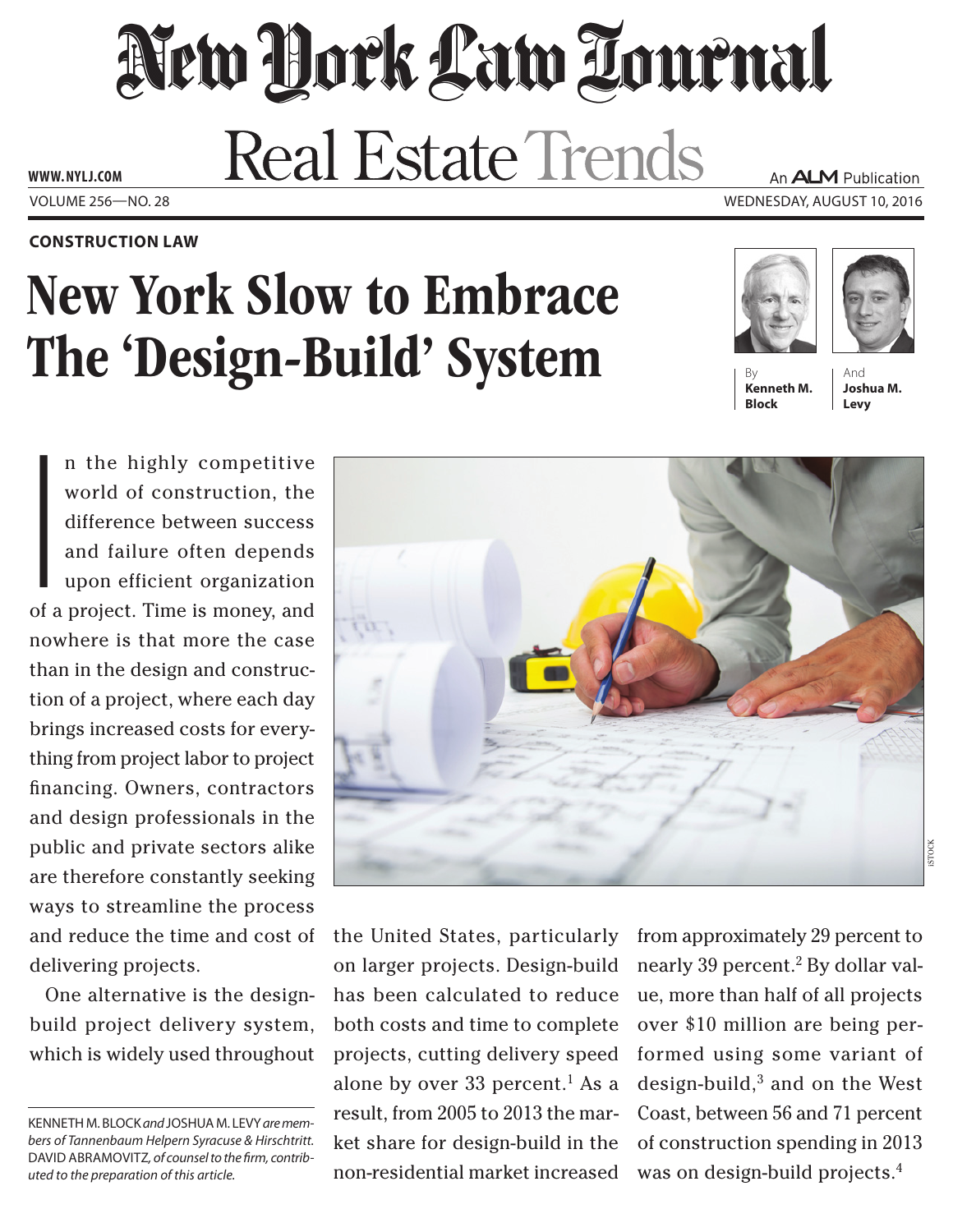There is no shortage of demand for design-build projects in New York. Only weeks ago, Governor Andrew Cuomo unveiled plans to renovate 31 New York City subway stations utilizing design-build contracts,5 and approximately 22 percent of the MTA bridges and tunnels' 2015-2019 capital program will be comprised of design-build projects.<sup>6</sup> However, New York continues to lag behind other parts of the country in making use of design-build because of conflicting legal authority that has created an uncertain regulatory environment.

### **Introduction to Design-Build**

For most of the past century, the primary method for delivering construction projects has been some variant of the "design-bid-build" paradigm. Under design-bid-build, the project owner contracts separately with its design team and its construction team. The project owner bears several risks under this method of project delivery. The first risk stems from what is known as the Spearin doctrine,<sup>7</sup> by which the owner impliedly warrants to the contractor that the drawings and specifications prepared by the design team are complete and accurate. Since the design team does not warrant its

work product to the owner,<sup>8</sup> the owner bears the risk of cost and delay due to non-negligent errors or omissions in the design.

The second risk borne by the owner arises from the fact that the design and construction teams do not have a direct relationship with one another and, therefore, have a built-in incentive to blame one another for any errors or delays.

Design-build attempts to eliminate these two risks by the owner retaining a single entity that is

New York continues to lag behind other parts of the country in making use of design-build because of conflicting legal authority that has created an uncertain regulatory environment.

responsible for providing both the design and construction of the project. $9$  The owner may also separately retain a design professional to perform preliminary design services in order to furnish the functional and performance metrics that the designbuild firm will have to meet, but otherwise steps out from between its construction and design teams. Since the design-build firm owes the project owner both a non-negligent design and error-free and timely construction, the design and construction teams must address internally any cost and associated delays arising from design or construction errors. By eliminating the incentive for the design and construction teams to point fingers at the other in order to increase their own fees, the design-build model seeks to bring greater efficiency to the process. A study comparing use of the two project delivery methods on public university projects concluded that delays, as measured by mean schedule growth was "significantly lower" for designbuild projects than for design-bidbuild projects.<sup>10</sup>

### **The Legal Framework**

Although construction is an important driver of local and national economies, construction activity also implicates public safety and health, and the law imposes various safeguards in an effort to ensure that the pursuit of profit does not place the public at risk. One of the chief means by which the law promotes the policy of protecting the public is by mandating that design services be furnished only by licensed professionals possessing sufficient knowledge, training and experience.11 Those who are unlicensed are prohibited from performing or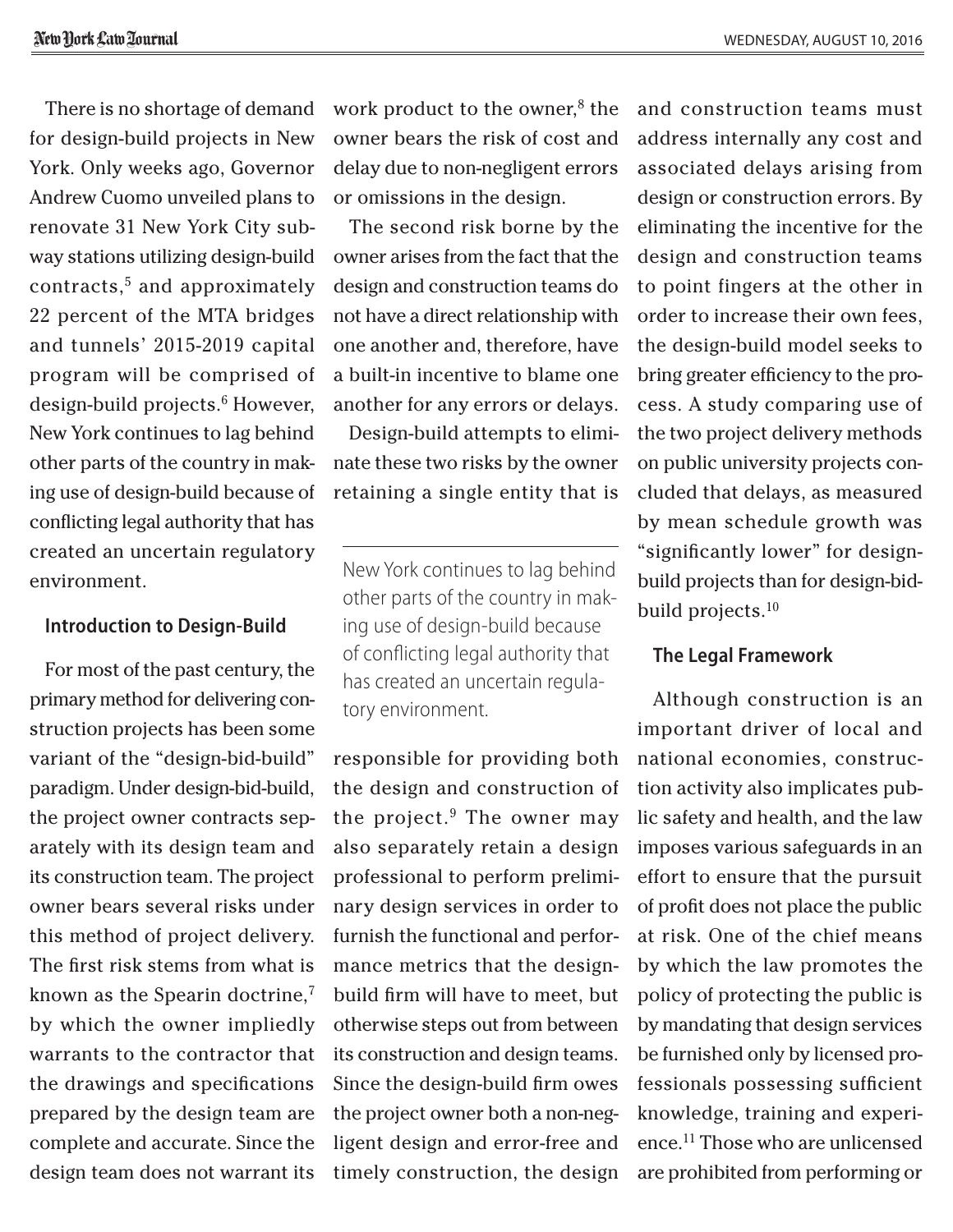aiding in the provision of design services that require a license; violation of the prohibition is a Class E felony in New York.12 This regulatory construct, in which the design professional is nominally deputized by the state to act as a guardian of public safety, may be threatened by the design-build model, in which the design professional is, instead, aligned with the contractor in seeking to build quickly and cheaply in order to maximize profits. As we shall see, the courts, the Legislature and the New York State Education Department have taken differing approaches when confronted with this issue.

The seminal New York court decision addressing design-build is *[Charlebois v. J.M. Weller Associ](Cite: 72 N.Y.2d 587)[ates](Cite: 72 N.Y.2d 587)*. In *Charlebois*, the Court of Appeals held that a design-build contract did not involve the unauthorized practice of engineering, in violation of the Education Law, where the contract provided that all architectural and engineering services would be furnished by a specifically identified licensed engineer, pursuant to a separate contract between the contractor and the engineer, where the named professional actually performed the engineering services.<sup>13</sup> The critical fact, according to the Court of Appeals, was that "the engineer [who is] actually engaged to do the professional work is inescapably subject to the educational, regulatory and punishment mechanisms of the licensing entity, the State Education Department…."14

This key holding of *Charlebois*, that the critical factor is whether the design work was, in fact, performed by a licensed architect or engineer, has been upheld in numerous subsequent court decisions, even in cases where the contract did not specify the professional who would perform the services.15

Although *Charlebois* and its progeny would seem to have conclusively answered whether and under what circumstances designbuild is legal in New York, the legal environment has been rendered less clear by the actions of the Legislature and the regulatory agencies. While the Legislature has not weighed in on the use of design-build generally, it has a mixed legacy, at best, in addressing its use on public projects.

In 2011, the Legislature authorized a handful of state agencies to enter into design-build contracts during a limited three-year period on projects greater than \$1.2 million.16 Even while opening the door to the limited use of design-build for certain public projects, however, the Senate version of the bill suggested that the Legislature believed designbuild would otherwise constitute unlawful practice of the design professions.17

If the Legislature has suggested it believes that to be the case, the New York State Education Department has been far more explicit in its view that New York law prohibits design-build contracts. For example, the architectural practice guidelines issued by the Office of the Professions contains the following statement concerning permissible forms of practice: "An entity not authorized to provide architectural services, such as a general contractor, cannot subcontract with, or employ, an architect in order to provide architectural services to a third-party client, except in accordance with Regent Rules 29.3(b)(2)."18 The cited Regent Rule allows limited design delegation, but only with respect to "components ancillary to the main components of the project."19 Similar prohibitions are contained in the guidelines for the practice of engineering. $20$ 

Nearly three decades after the Court of Appeals upheld the legality of a design-build contract